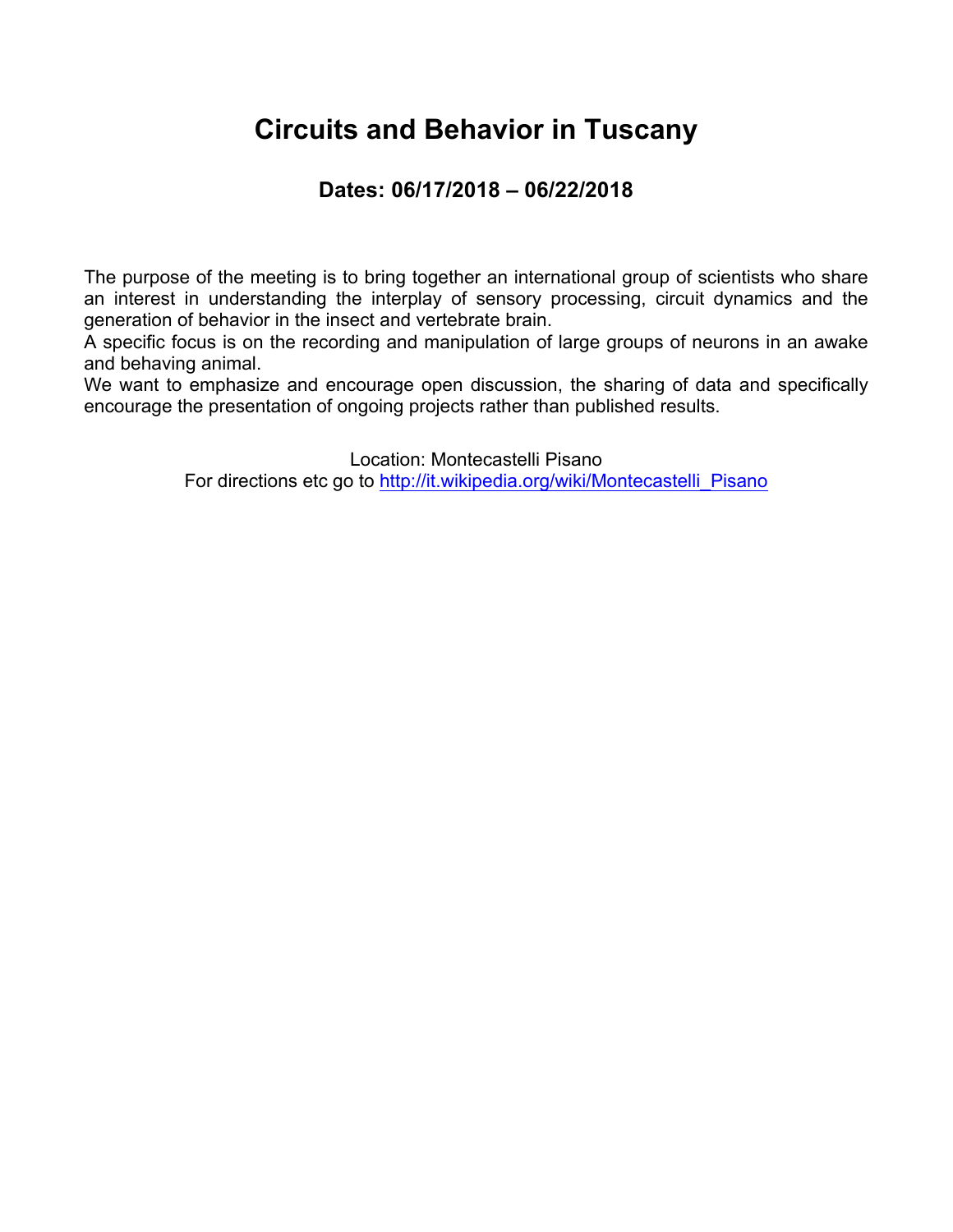# **Schedule**

|                              | Mon          | Tue                                             | Wed                                             | Thu                                                                |
|------------------------------|--------------|-------------------------------------------------|-------------------------------------------------|--------------------------------------------------------------------|
| Breakfast (9:00-10:30)       |              |                                                 |                                                 |                                                                    |
| Morning (10:30-11:50)        | 4xTalk       | $4x$ Talk                                       | $4x$ Talk                                       | $4x$ Talk                                                          |
| Lunch                        |              |                                                 |                                                 |                                                                    |
| Afternoon 1 (15:00-<br>16:00 | 3xTalk       | <b>Breakout</b><br>groups<br>Open<br>discussion | <b>Breakout</b><br>groups<br>Open<br>discussion | the next best thing<br>break-out discussion groups<br>at Romitorio |
| <b>Break</b>                 |              |                                                 |                                                 | Pizza party                                                        |
| Afternoon 2 (16:30-<br>17:30 | $3x$ Talk    |                                                 |                                                 |                                                                    |
| Dinner/Break                 |              |                                                 |                                                 |                                                                    |
| Plenary (21:00-22:00)        | Introduction | <b>Plenary</b>                                  | Concert                                         | <b>Plenary</b>                                                     |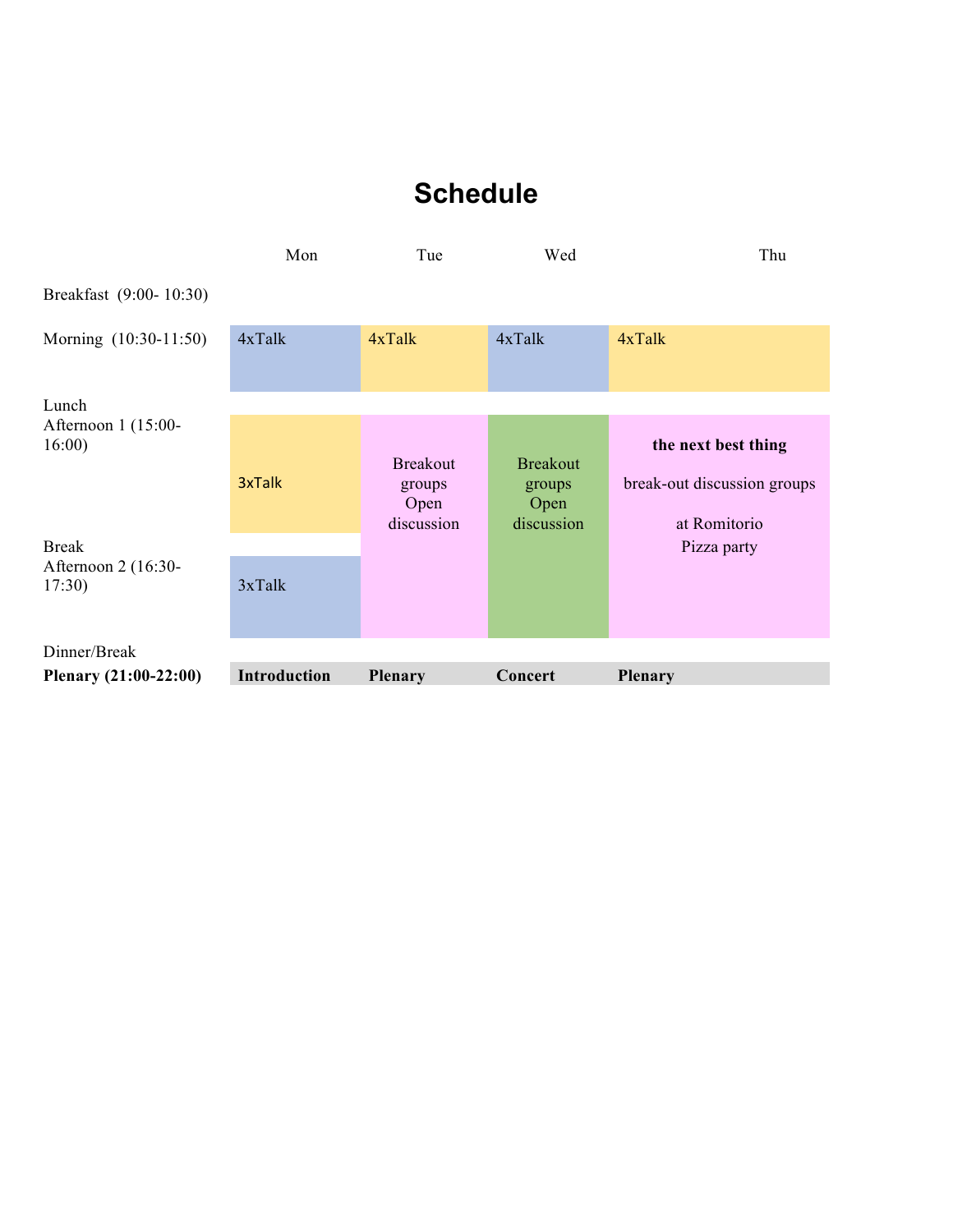# **Sunday**

- **12:00 – 17:00: Arrival**
- **18:30 – 20:00: Dinner**
- **21:00 – 22:00: Welcome and Introductory Remarks Florian Engert**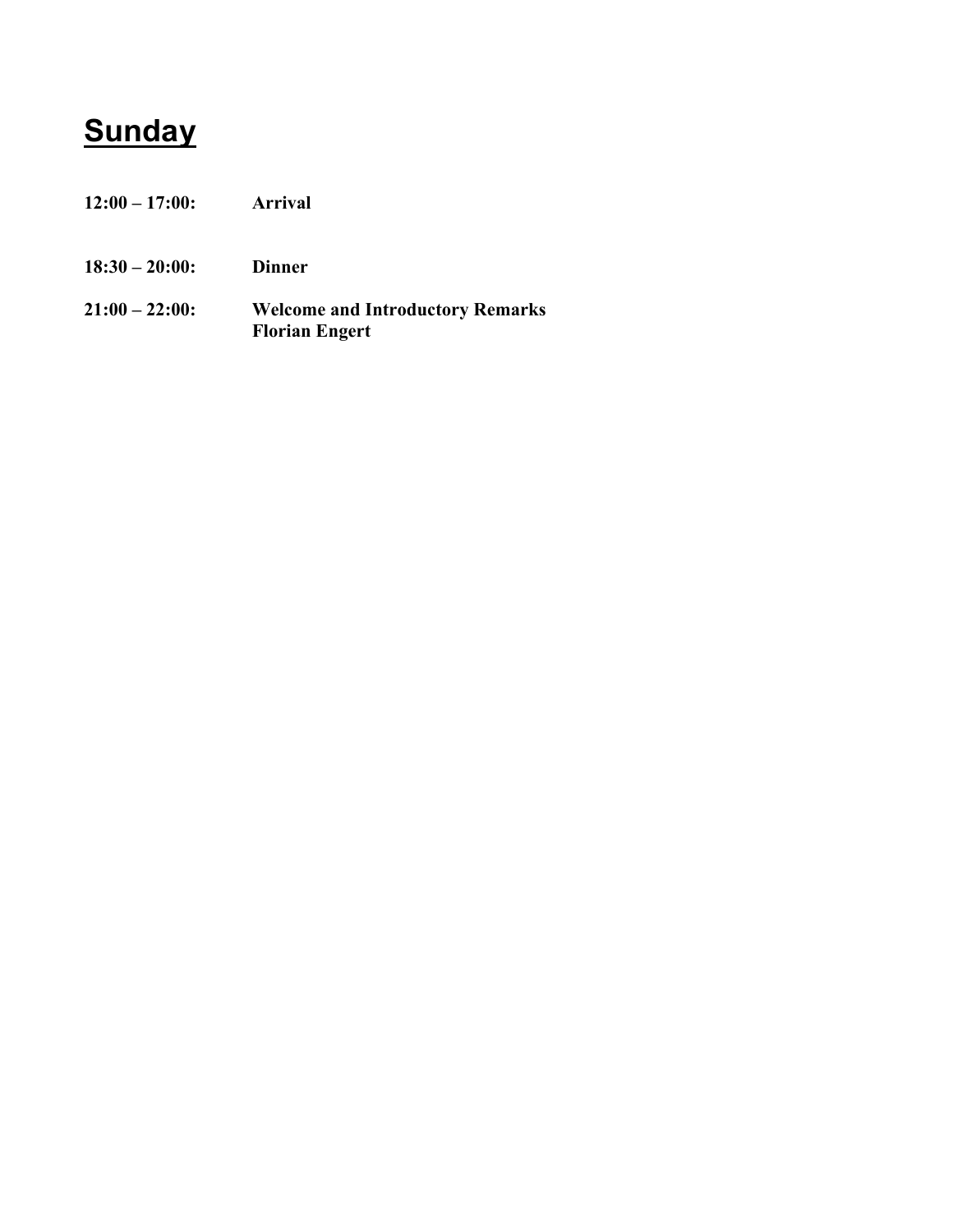## **Monday**

#### **10:30 – 11:50 (Chair: Armin Bahl)**

10:30 – 10:50: Beiza, Natalia TBD 10:50 – 11:10: Free time 11:10 – 11:30: Boulanger, Jonathan TBD 11:30 – 11:50: Candelier, Raphael The behavior of young zebrafish in complex flows

 **------------------------------ Lunch ----------------------------------**

#### **15:00 – 16:00: (Chair: Dupre, Christophe)**

15:00 – 15:20: Fitzgerald, James Efficient coding of sensory stimuli driving behaviour 15:20 – 15:40: Gallois, Benjamin Chemical preferences of the young zebrafish 15:40 – 16:00: Fotowat, Haleh Habituation of looming evoked escape behaviors

 **------------------------------** Break **----------------------------------**

16:30 – 16:50: Harpaz, Roy TBD

16:50 – 17:10: Böhm, Urs Lucas

TBD

17:10 – 17:30: Le Goc, Guillaume Behaviour and neural activity of a zebrafish larvae in hot and cold waters

 **------------------------------ Dinner ----------------------------------**

**21:00 – 22:00: plenary lecture Benjamin de Bivort Individuality and Personality in Fruit flies**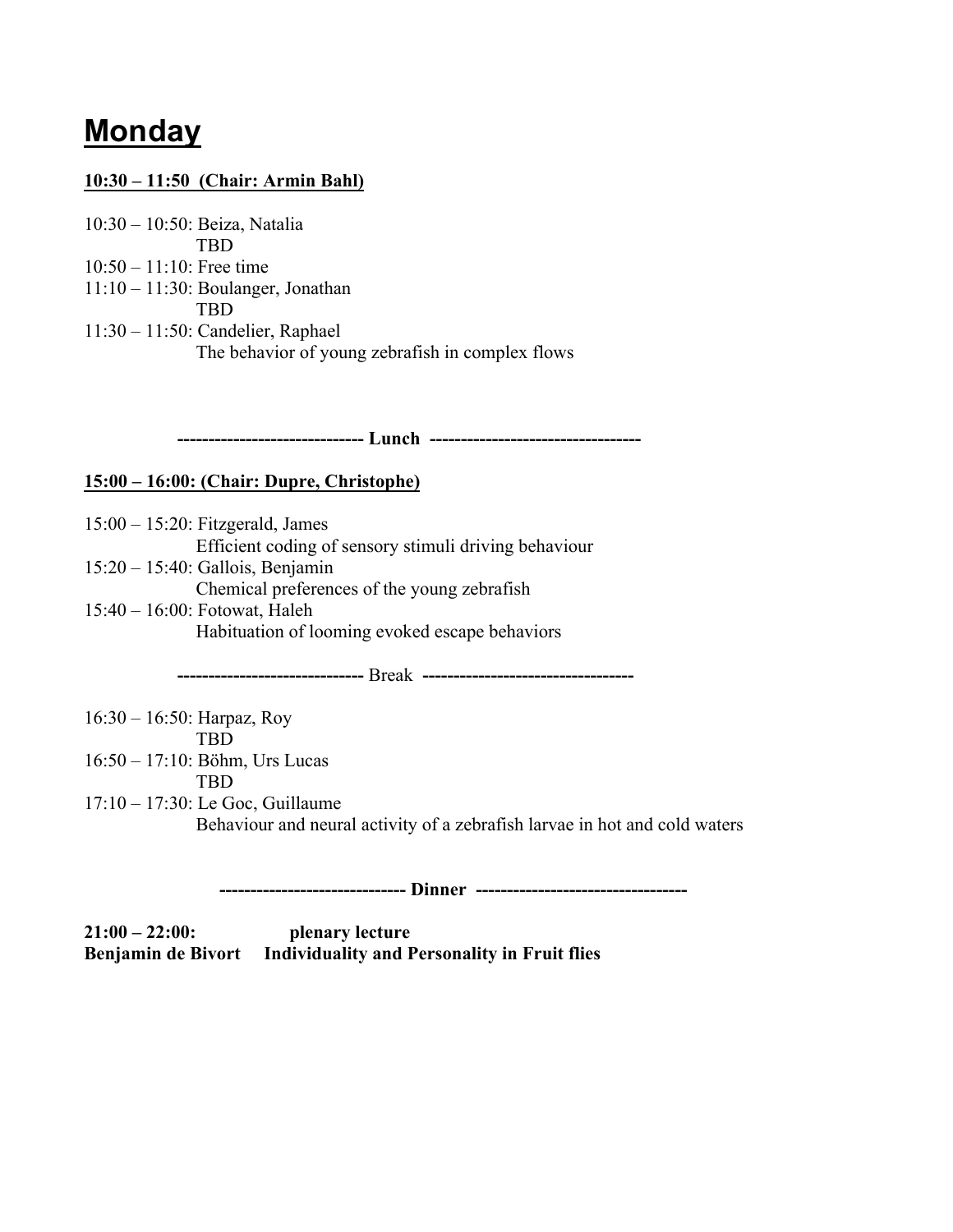# **Tuesday**

#### **10:30 – 11:50 (Chair: Haleh Fotowat)**

10:30 – 10:50: Armin Bahl Neuronal mechanisms of evidence accumulation and decision making in the larval zebrafish 10:50 – 11:10: Dupre, Christophe Scalability in the nervous system of Hydra vulgaris 11:10 – 11:30: del Bene, Filippo An inter-hemispheric neural circuit in the zebrafish optic tectum required for efficient prey hunting 11:30 – 11:50: Panier, Thomas High-speed imaging: trading pixels for higher frame rate.

 **------------------------------ Lunch ----------------------------------**

**Breakout Sessions – free time**

 **------------------------------ Dinner ----------------------------------**

**21:00 – 22:00: plenary lecture Philipp Bonhoeffer**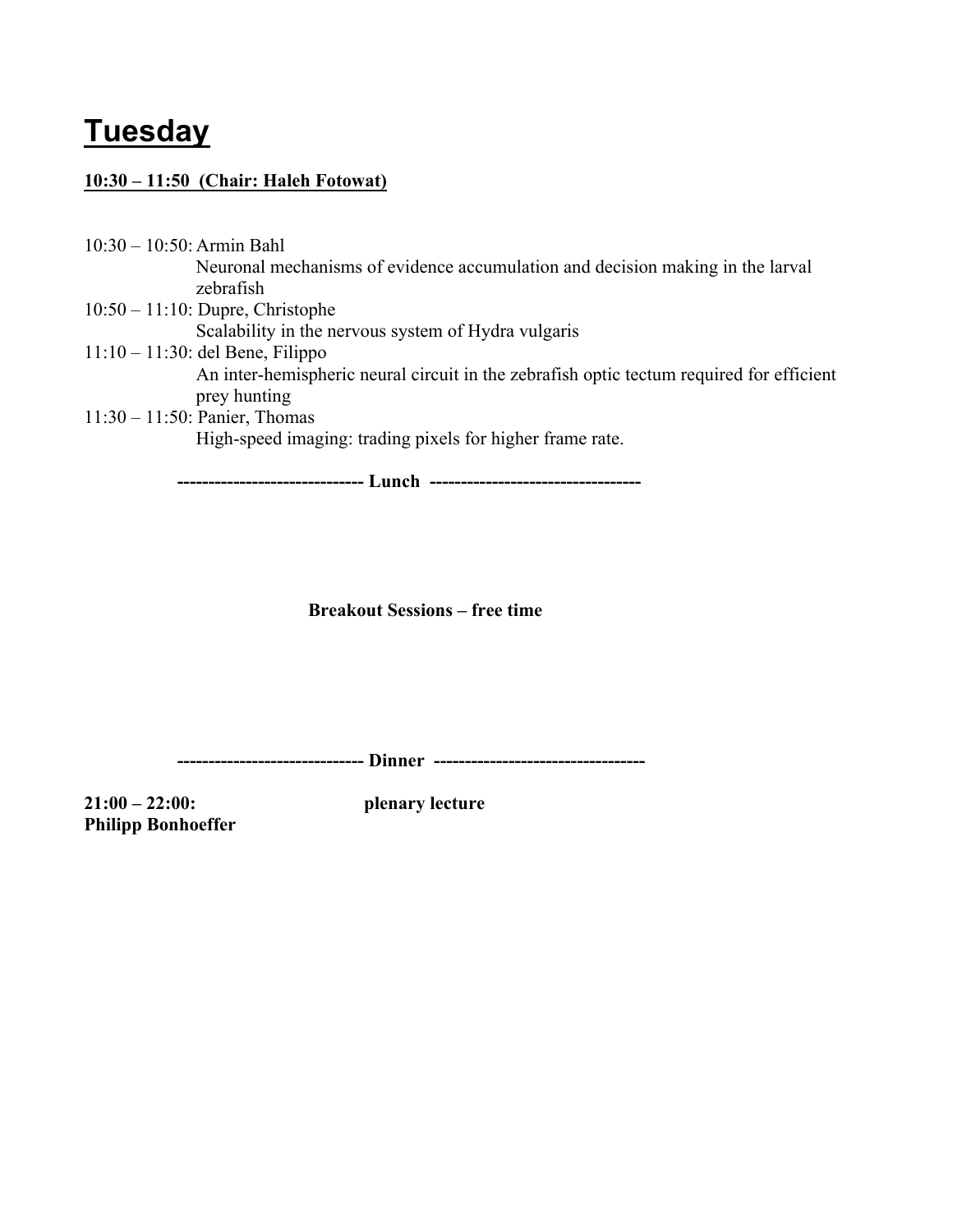## **Wednesday**

#### **10:30 – 11:50 (Chair: Roy Harpaz)**

10:30 - 10:50: Rajan, Gokul

Vision to Locomotion in Evolution: Comparative Behavioral Neurophysiology in Danionella translucida and Danio rerio

- 10:50 11:10: Smith, Matthew Individual-to-individual variation in naïve and learned behaviors within isogenic Drosophila melanogaster populations
- 11:10 11:30: Trentesaux, Hugo Behavioural study of multisensorial integration for postural stabilisation in larval zebrafish 11:30 – 11:50: Vohra, Sumit

TBD

**------------------------------ Lunch ----------------------------------**

**Breakout Sessions – free time**

 **------------------------------ Dinner ----------------------------------**

**21:00 – 22:00: Concert**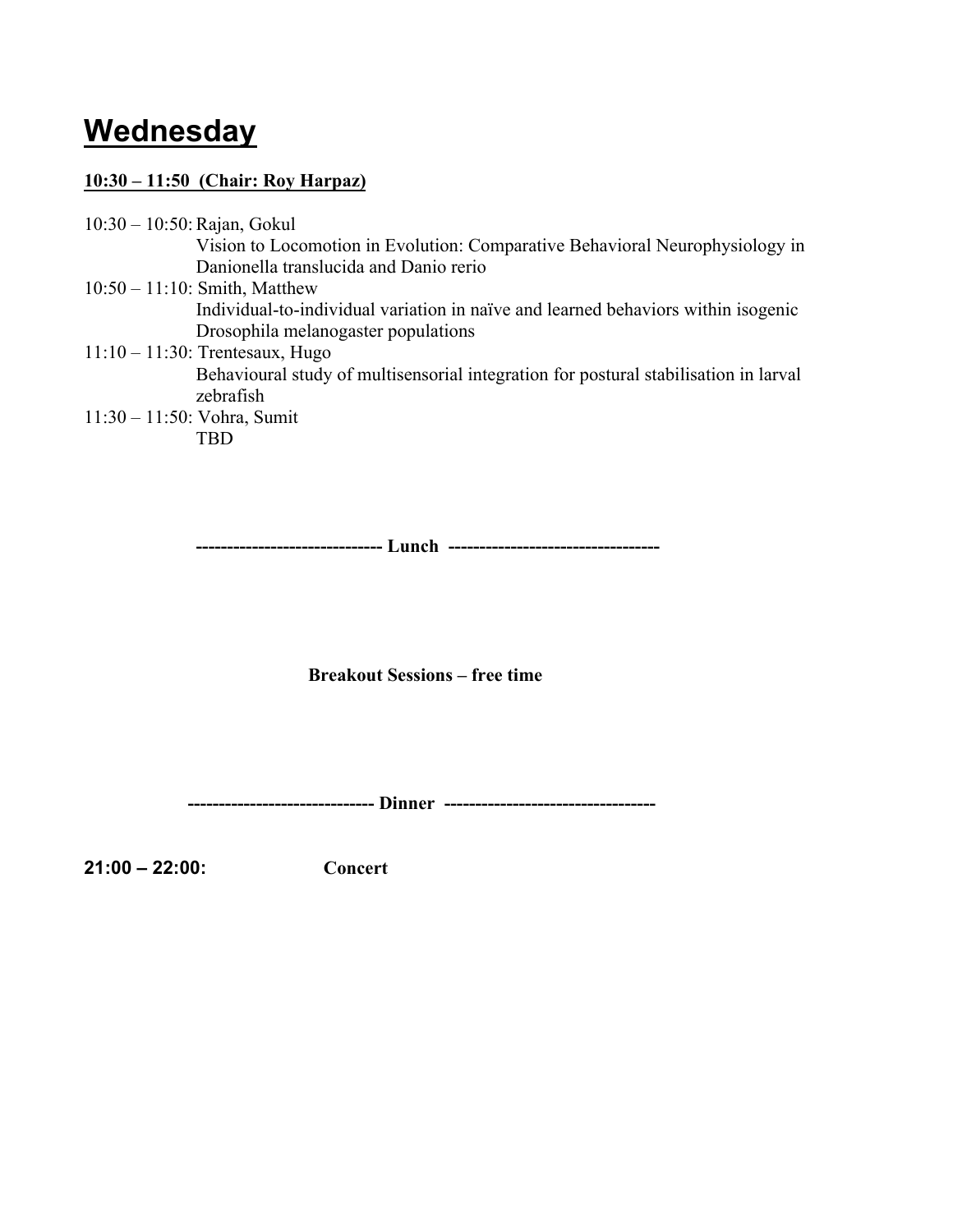## **Thursday**

#### **10:30 – 11:50 (Chair: Jonathan Boulanger)**

10:30 – 10:50: Vogt, Katrin The "hangry" fly larva: Internal state modulation of olfactory processing 10:50 – 11:10: Xiao, Will Visualizing Visual Neural Networks—Using A Generative Neural Network to Synthesize Preferred Stimuli of Visual Neurons 11:10 – 11:30: Yang, En TBD 11:30 – 11:50: Ponce-Alvarez, Adrian

TBD

**------------------------------ Lunch ----------------------------------**

**Locate to Romitorio – discussion groups**

 **Pizza Party**

 **------------------------------ Dinner ----------------------------------**

**21:00 – 22:00: plenary lecture Florian Engert Do fish feel pain: Internal states in larval zebrafish**

# **Friday**

Departure